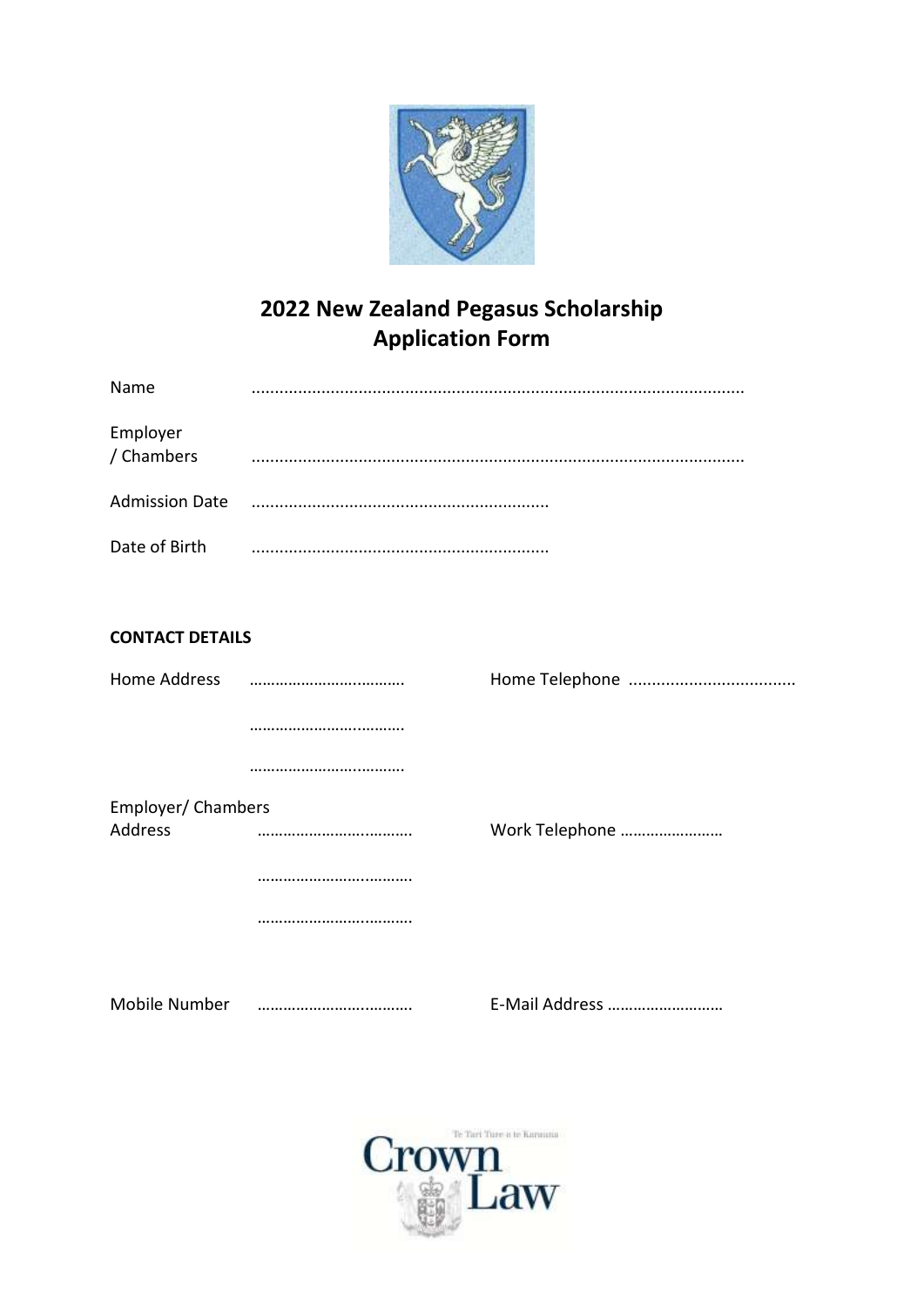#### **EMPLOYMENT**

# **Current Employment Details**

# **Employment History (Please list from most recent)**

| Firm/Chambers | Title/Position | From / To |
|---------------|----------------|-----------|
|               |                |           |
|               |                |           |
|               |                |           |
|               |                |           |
|               |                |           |

## **QUALIFICATIONS**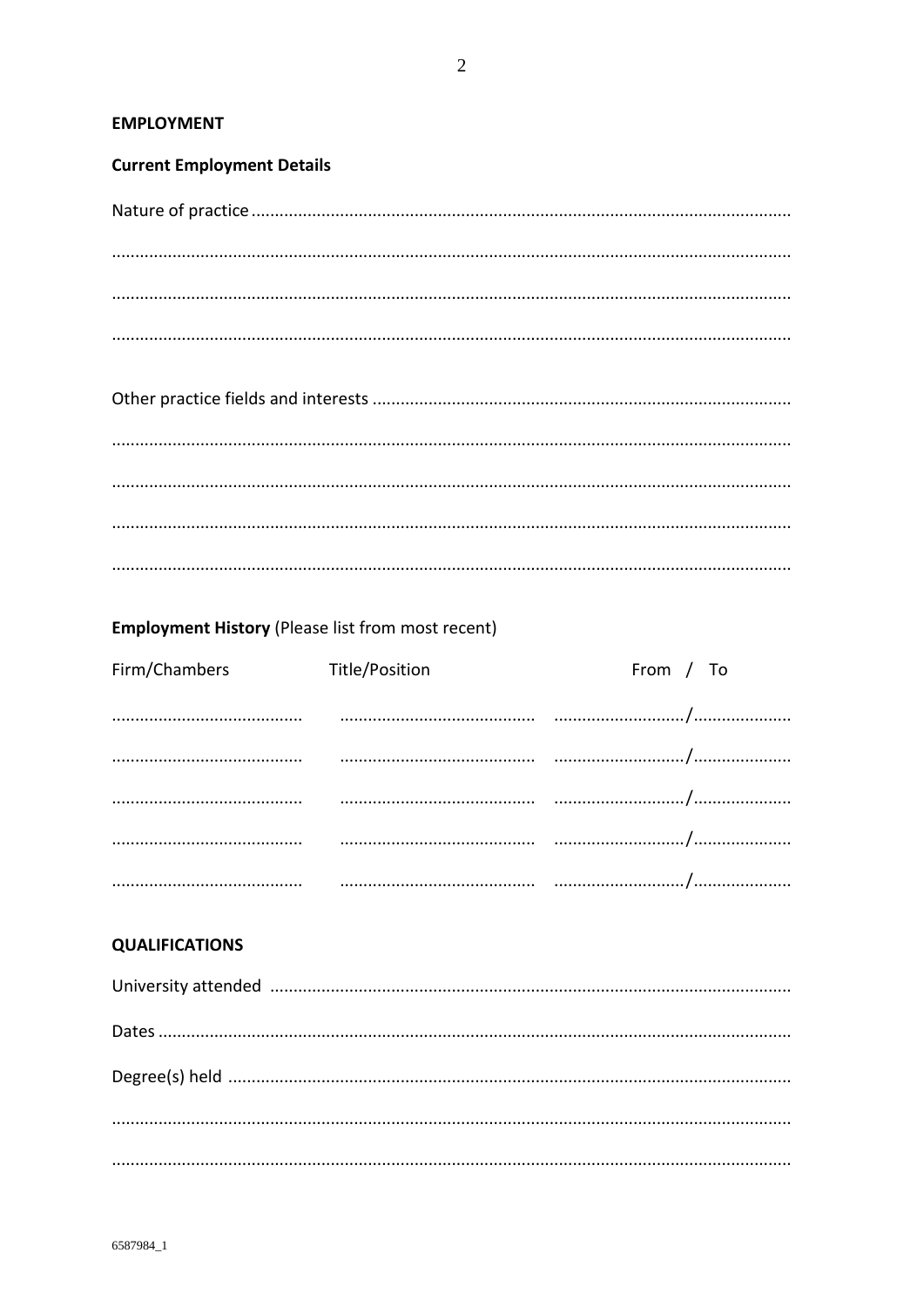## Please summarise any awards, scholarships or prizes you have won

Please list any legal publications 

## Other skills/qualifications/interests

#### Languages

### Other achievements/interests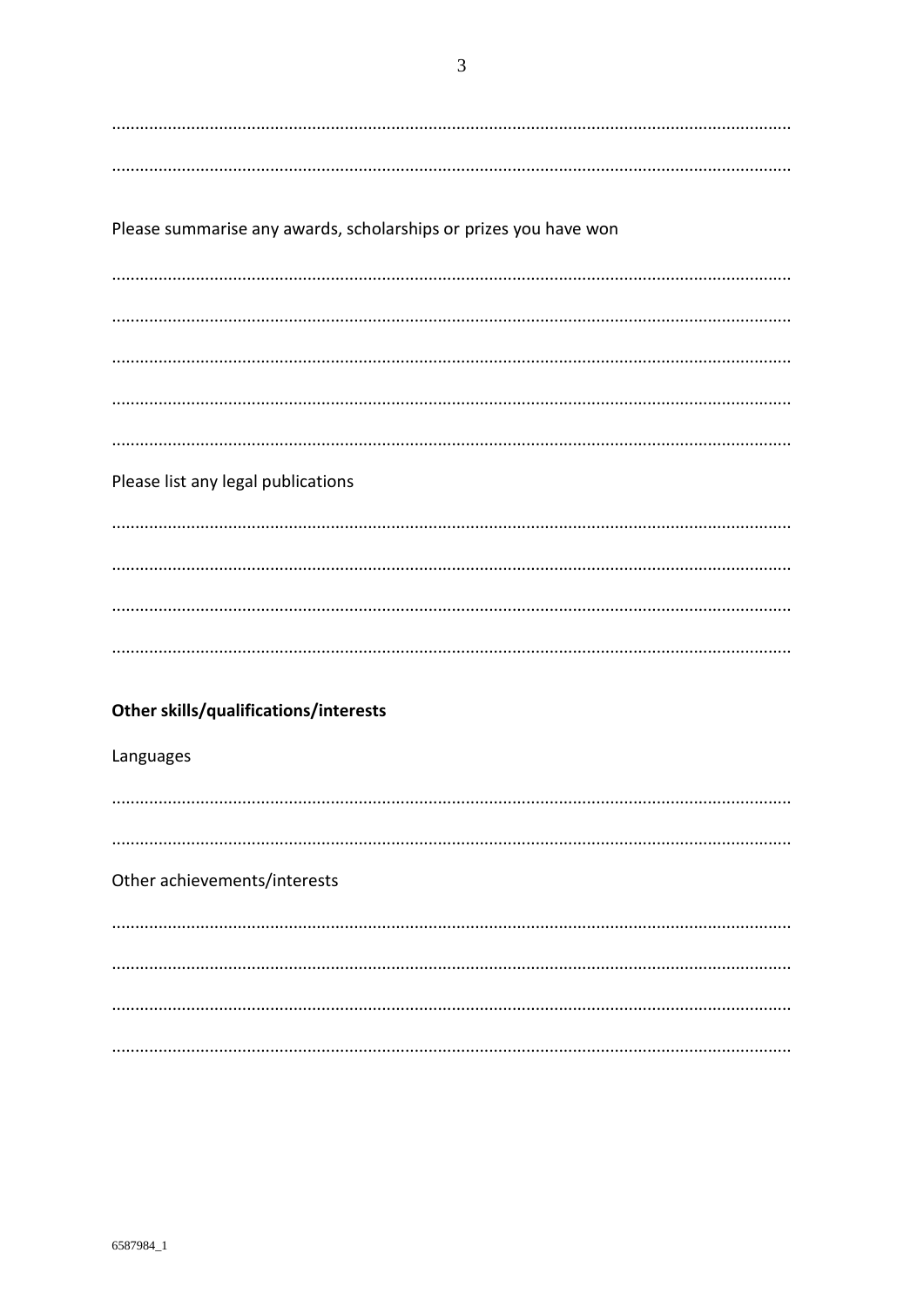#### **REFERENCES**

Three written references are required, as listed below:

- Academic reference  $1)$
- $2)$ Character reference
- $3)$ Professional reference (eg, Partner, Solicitor-General)

Please write, in no more than 250 words, the reasons why you are applying for this scholarship. (What you believe to be the advantages of such a scholarship (for yourself and your employer/chambers) and why should you be considered for this award?)